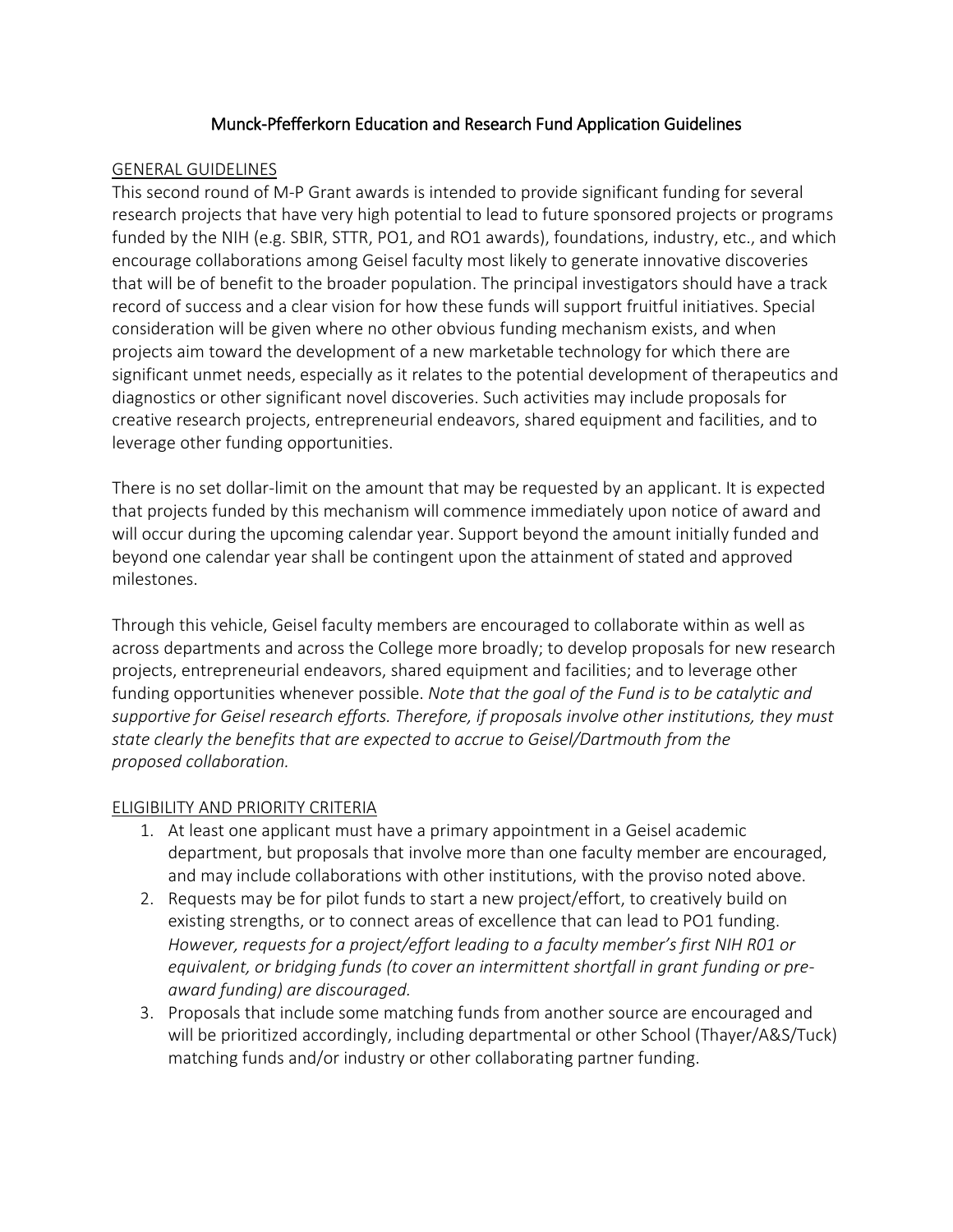- 4. Proposals that include support for the development or integration of junior faculty research efforts and those that generate matching funding or leverage outside funding opportunities are encouraged.
- 5. There is no departmental limit on the number of proposals that can be submitted. Geisel faculty may also be included on multiple submissions, and again, the association of multiple faculty with a research proposal is encouraged.
- 6. A letter of intent is recommended but not mandatory. This letter should on no more than a single 11pt font single-spaced page — list the PI and other faculty participants, a descriptive title for the proposal, and a brief description of the rationale for the studies proposed. This will aid the committee in identifying potential reviewers in order to expedite the review process.

# PROPOSAL GUIDELINES

Proposals (*typewritten, font of 11pt or greater*) should include:

- 1. Letter of intent as described above (recommended, but not mandatory)
- 2. Project Plan (up to 3 pages total) including:
	- a. Title and participating faculty/departments.
	- b. Project Summary (1 paragraph): A description of the project; the scientific need/objectives/aims addressed by the proposal; milestones and timeline for achievement; benefits and potential downstream funding support that is expected to arise out of this project.
	- c. Project Description ( $\approx$  pages): A detailed description of the proposed project including product/technology development milestones and a plan for intellectual property, if relevant. In addition, proposals should address all anticipated infrastructure needs, including any incremental IT resources and/or space requirements and how those requirements will be met.
- 3. Project budget (1 page or less) including:
	- a. How the funds will be used in support of the project (including details around salary support and non-compensation expenditures).
	- b. A discussion of plans for long term support and sustainability.
	- c. Previous or concurrent requests to other funding sources, or committed matching funds in support of the project.
- 4. Bio-sketch for PI and affiliated faculty (NIH style)
- 5. Letter of support from the Chair(s) of the participating faculty member's department(s).

Of particular note, precedence will be given to proposals with strong translational potential and that are most likely to lead to prevention, diagnostics and therapeutics with significant benefit to the human population. It should be noted if patent protection is in progress, or if assistance in seeking patent protection is needed.

# AWARD PROCESS AND INFORMATION

Proposals will be reviewed by the Committee in January 2017, with recommendations for funding made to the Dean's Office. Funded projects (awards) will be announced and funds made available beginning in February, 2017. Note that the Committee may also solicit feedback and